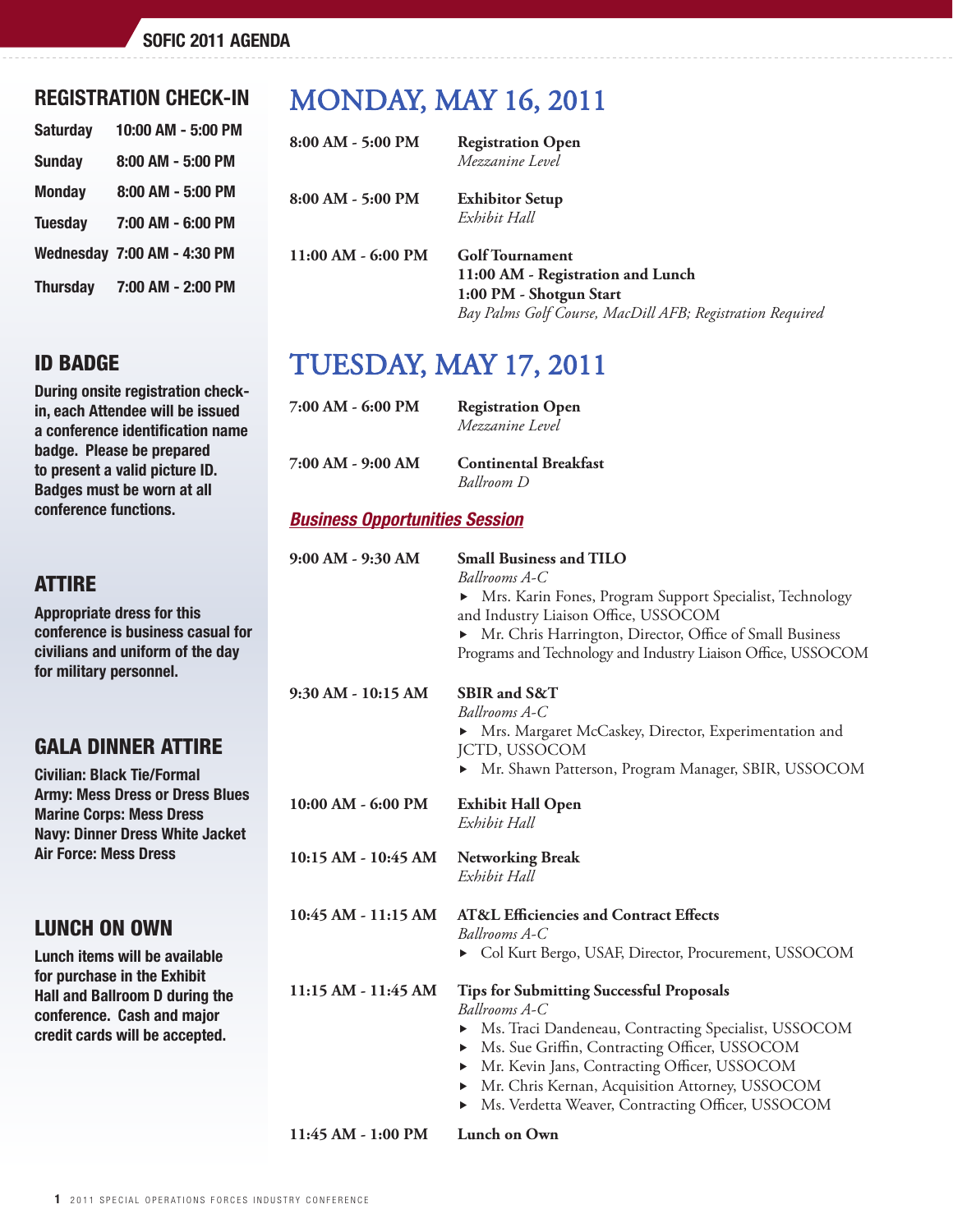# SENIOR INDUSTRY EXECUTIVE FORUM

Pre-approved CEOs, COOs, and Presidents are invited to participate in a Senior Industry Executive Forum during SOFIC, to occur on Wednesday, May 18, 2011, 2:00 PM - 3:30 PM at the Tampa Convention Center, Rooms 15-16. Advanced registration is required. Neither onsite registrations nor substitutions will be accepted.

The Forum will be hosted by ADM Eric T. Olson, Commander, USSOCOM, and Mr. James W. Cluck, Acquisition Executive and Director, Special Operations Research, Development, and Acquisition Center, USSOCOM, to provide an opportunity for industry and USSOCOM to share their insights, perspectives, and priorities relating to USSOCOM acquisition objectives and challenges. The Forum is designed to be an informative discussion, with audience participation, between industry and government leaders and experts. Component Commanders in attendance include:

 LTG John Mulholland, USA, Commander, USASOC

► RADM Edward Winters, USN, Commander, NAVSPECWARCOM

 Lt Gen Eric Fiel, USAF, Vice Commander, USSOCOM

► MajGen Paul Lefebvre, USMC, Commander, MARSOC

## *SOFIC Conference*

| $1:00$ PM - $1:05$ PM | <b>Conference Welcome Remarks</b><br>Ballrooms A-C<br>• MG Barry D. Bates, USA (Ret), Vice President, Operations, NDIA                                                                                                                                                           |
|-----------------------|----------------------------------------------------------------------------------------------------------------------------------------------------------------------------------------------------------------------------------------------------------------------------------|
| $1:05$ PM - $1:45$ PM | <b>Remarks</b><br>Ballrooms A-C<br>ADM Eric T. Olson, Commander, USSOCOM                                                                                                                                                                                                         |
| 1:45 PM - 2:30 PM     | Remarks<br>Ballrooms A-C<br>• Mr. James W. Cluck, Acquisition Executive and Director, Special<br>Operations Research, Development, and Acquisition Center, USSOCOM                                                                                                               |
| 2:30 PM - 3:00 PM     | <b>Networking Break</b><br>Exhibit Hall                                                                                                                                                                                                                                          |
| $3:00$ PM $- 4:00$ PM | <b>USSOCOM Component Commander Panel</b><br>Ballrooms A-C<br>LTG John Mulholland, USA, Commander, USASOC<br>▶<br>RADM Edward Winters, USN, Commander, NAVSPECWARCOM<br>Lt Gen Donald Wurster, USAF, Commander, AFSOC<br>▶<br>Maj Gen Paul Lefebvre, USMC, Commander, MARSOC<br>▶ |
| 4:00 PM - 4:30 PM     | <b>Session Adjourned - Free Time</b>                                                                                                                                                                                                                                             |
| 4:30 PM - 6:00 PM     | "Star Spangled Salute" Networking Reception<br>Exhibit Hall                                                                                                                                                                                                                      |

# WEDNESDAY, MAY 18, 2011

| 7:00 AM - 4:30 PM | <b>Registration Open</b><br>Mezzanine Level                                                                                                                                                                                                                                                                                                                                                |
|-------------------|--------------------------------------------------------------------------------------------------------------------------------------------------------------------------------------------------------------------------------------------------------------------------------------------------------------------------------------------------------------------------------------------|
| 7:00 AM - 8:00 AM | <b>Continental Breakfast</b><br>Ballroom D                                                                                                                                                                                                                                                                                                                                                 |
| 8:00 AM - 8:45 AM | <b>Understand: Advancing SOF's Battlespace Awareness</b><br>Ballrooms A-C<br>Moderator: Mr. Konrad Trautman, Director, J2, USSOCOM<br>• Mr. Craig Archer, Chief, Identity Intelligence Branch, J2, USSOCOM<br>Col James Berry, USAF, Chief of the SOF ISR Cell, J2, USSOCOM<br>► LTC Scott Riley, USA, G2, USASOC<br>• LtCol Michelle Trusso, USMC, Operations Officer, JICSOC,<br>USSOCOM |
|                   | This panel will discuss USSOCOM's efforts to know and understand the<br>operational area to enable SOF with timely, relevant, comprehensive,<br>and accurate assessments. Key discussion areas will be:<br>$\mathbb{R}^n$ in the $\mathbb{R}^n$ in the $\mathbb{R}^n$                                                                                                                      |

- ISR Planning, Direction, and Collection
- Processing, Exploitation, Analysis, and Production
- **Dissemination**
- Military Information Support Operations and Civil Affairs Technologies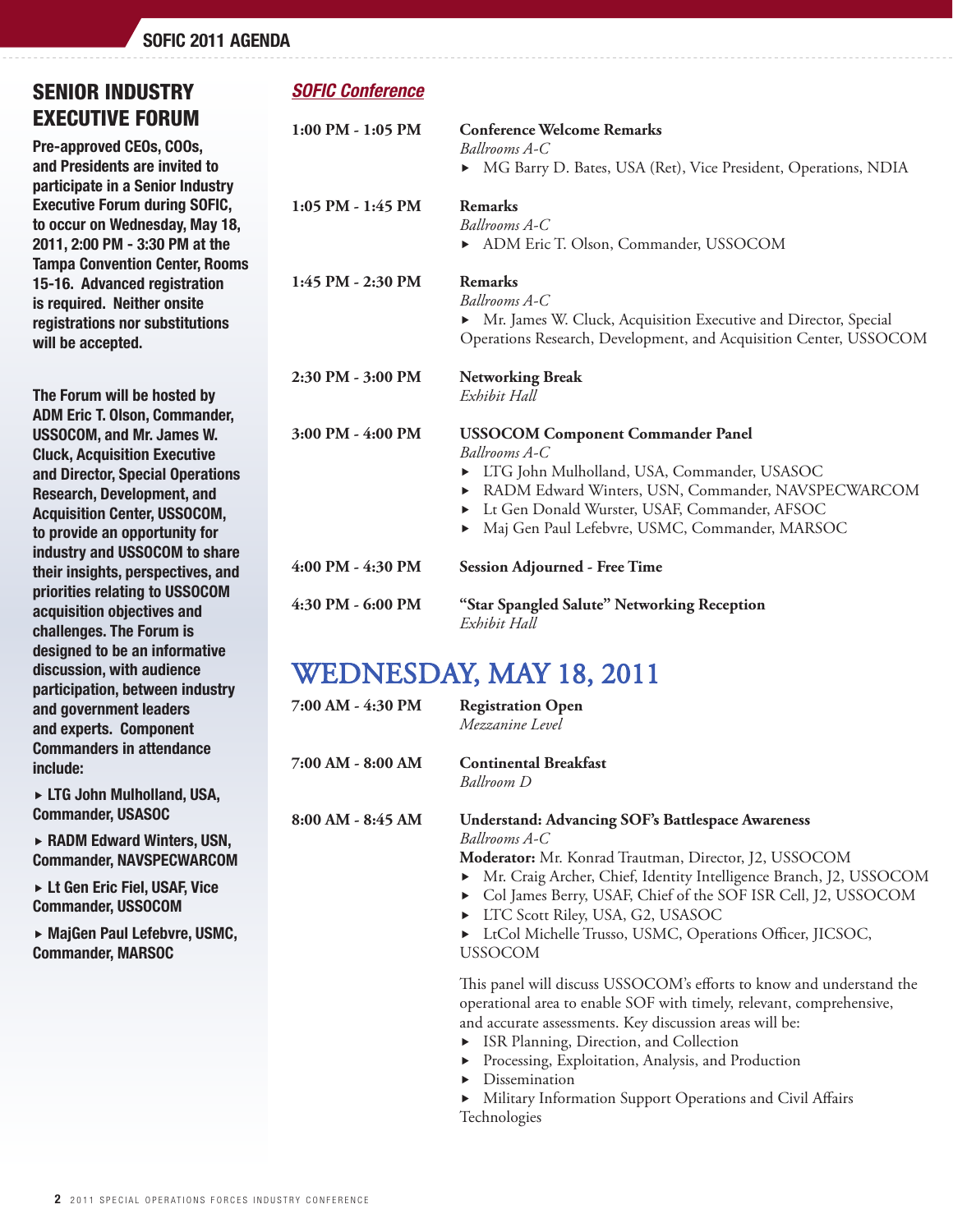- **8:45 AM 9:00 AM Transition to Track Sessions**
- **9:00 AM 3:30 PM Exhibit Hall Open** *Exhibit Hall*

#### **9:00 AM - 9:45 AM Concurrent Track Sessions**

|                                        | <b>UNDERSTAND</b>                                                                                                                 | <b>COMMUNICATE</b>                                                                                                 | <b>MOVE</b>                                                                            | <b>ENGAGE</b>                                                                                            |
|----------------------------------------|-----------------------------------------------------------------------------------------------------------------------------------|--------------------------------------------------------------------------------------------------------------------|----------------------------------------------------------------------------------------|----------------------------------------------------------------------------------------------------------|
|                                        | Rooms 18-19                                                                                                                       | Rooms 20-21                                                                                                        | Rooms 22-23                                                                            | Rooms 24-25                                                                                              |
| <b>NN</b><br>9:45<br><b>NV</b><br>9:00 | PEO-Special Reconnaisance,<br>Surveillance, and Exploitation<br>(SRSE) Portfolio Review and APBI<br>PEO-SRSE, Mr. Doug Richardson | PEO-Command, Control.<br>Communications, and Computers<br>(C4) Portfolio Review and APBI<br>PEO-C4, Mr. Tony Davis | PEO-Rotary Wing (RW) Portfolio<br>Review and APBI<br>PEO-RW, COL Doug Rombough,<br>USA | PEO-Special Operations Forces<br>Warrior (SW) Portfolio Review and<br>APBI<br>PEO-SW, COL Jim Smith, USA |

#### **9:45 AM - 10:15 AM Networking Break**

*Exhibit Hall*

#### **10:15 AM - 12:00 PM Concurrent Track Sessions**

|                                | <b>UNDERSTAND</b>                                                                                                                         | <b>COMMUNICATE</b>                                                                                                                                                                                 | <b>MOVE</b>                                                                                                                                                                                       | <b>ENGAGE</b>                                                                                                                                                                                        |
|--------------------------------|-------------------------------------------------------------------------------------------------------------------------------------------|----------------------------------------------------------------------------------------------------------------------------------------------------------------------------------------------------|---------------------------------------------------------------------------------------------------------------------------------------------------------------------------------------------------|------------------------------------------------------------------------------------------------------------------------------------------------------------------------------------------------------|
|                                | Rooms 18-19                                                                                                                               | Rooms 20-21                                                                                                                                                                                        | Rooms 22-23                                                                                                                                                                                       | Rooms 24-25                                                                                                                                                                                          |
| 12:00 PM<br><b>AM</b><br>10:15 | SOF ISR Roadmap<br>PEO-SRSE<br>Identify Superiority/Sensitive<br>Site Exploitation - The Future of<br><b>SOCOM Biometrics</b><br>PEO-SRSE | Secure Wireless Mobile Ad Hoc<br>Network (MANET)<br>PEO-C4<br><b>USSOCOM Tactical Wide Band</b><br><b>SATCOM Efforts</b><br>PEO-C4<br>ISR/Full Motion Video Architecture/<br>Initiatives<br>PEO-C4 | Operations Brief - 160th SOAR (A)<br>PEO-RW<br>Future of SOF Vertical Lift Efforts<br>PEO-RW<br><b>Rotary Wing Communications</b><br>PEO-RW<br><b>Rotary Wing Situational Awareness</b><br>PEO-RW | Ground Combatant Systems (GCS)<br>- Survivability, Ballistic, Weather,<br>Medical<br>PEO-SW<br>GCS - Mobility<br>PEO-SW<br>GCS - Lethality, Visual<br>Augmentation, Weapons,<br>Ammunition<br>PEO-SW |

#### **12:00 PM - 1:00 PM Lunch on Own**

## **1:00 PM - 1:45 PM Communicate: The SOF Information Environment – Net-centric USSOCOM Information Technology (IT) Warfare**

*Ballrooms A-C*

 **Moderator:** Mr. John Wilcox, Director, J6, USSOCOM

- ▶ COL Campbell Cantelou, USA, G6, USASOC
- CDR Ken Elkern, USN, N6, NAVSPECWARCOM
- Col Von Gardiner, USAF, A6, AFSOC
- LtCol Gary Delgado, USMC, G6, MARSOC

This panel will discuss USSOCOM's efforts to provide SOF with net-centric communication capabilities that enable SOF to form, run, and fight as a network, seamlessly in garrison down to three-man teams globally deployed in areas with limited coverage and/or infrastructure support. Key discussion areas will be:

- ▶ CIO 5-year Strategic Vision
- Key Technology Capabilities
- SIE End-states to be Enabled over the Next 5 Years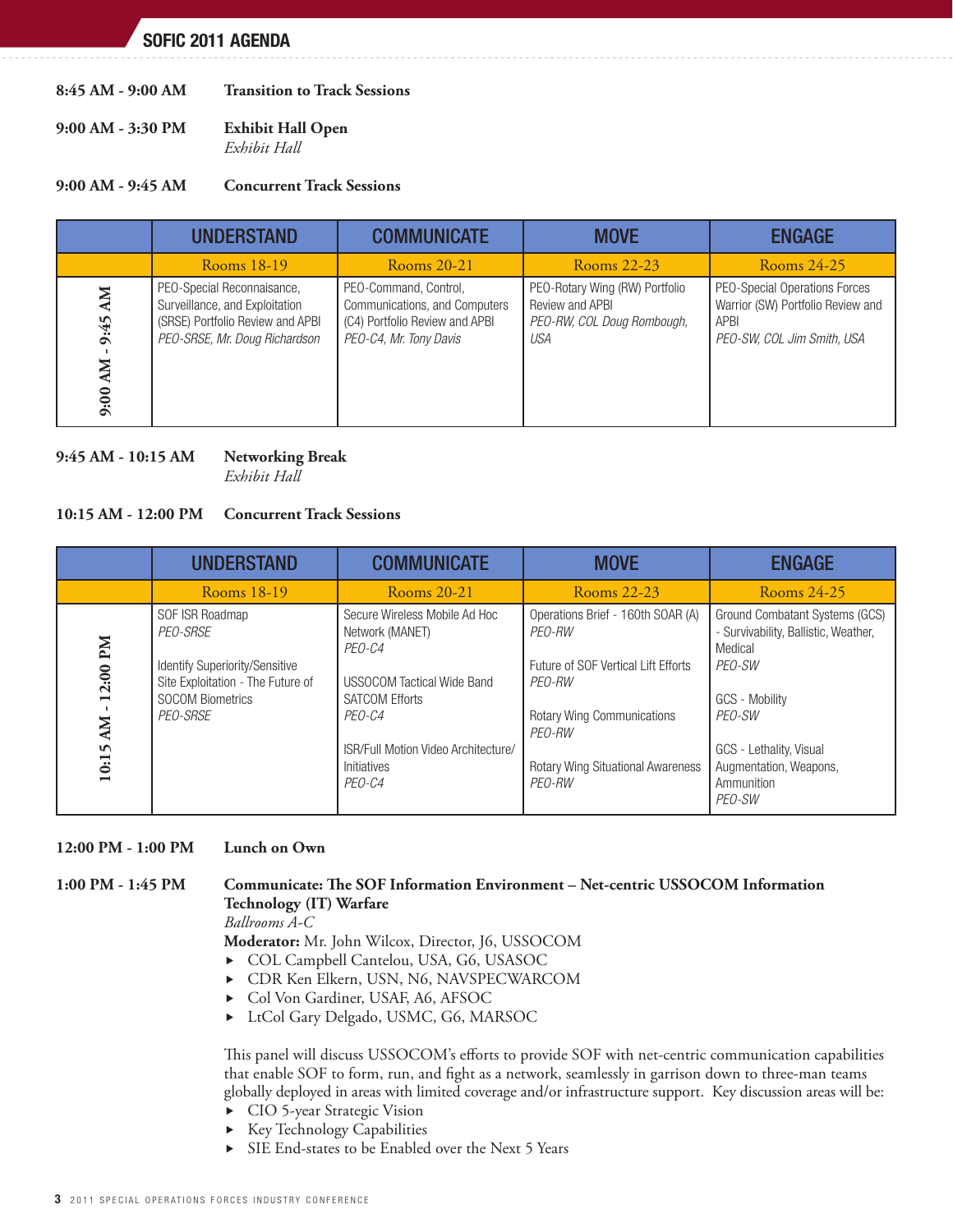#### **1:45 PM - 2:00 PM Transition to Track Sessions**

#### **2:00 PM - 2:45 PM Concurrent Track Sessions**

|                          | <b>UNDERSTAND</b>                                                                               | <b>COMMUNICATE</b>                                                                                                                                                      | <b>MOVE</b>                                                                     | <b>ENGAGE</b>                                                                            |
|--------------------------|-------------------------------------------------------------------------------------------------|-------------------------------------------------------------------------------------------------------------------------------------------------------------------------|---------------------------------------------------------------------------------|------------------------------------------------------------------------------------------|
|                          | Rooms 18-19                                                                                     | Rooms 20-21                                                                                                                                                             | Rooms 22-23                                                                     | Rooms 24-25                                                                              |
| Md<br>2:45<br>Иd<br>2:00 | PEO-Fixed Wing (FW) Portfolio<br>Review and APBI<br>PEO-FW, Col Duke Richardson,<br><b>USAF</b> | Single Network Infrastructure for<br><b>Multiple Security Classifications</b><br>PEO-C4<br>Secure Wireless for TS Networks<br>PEO-C4<br>MISO Portfolio Review<br>PEO-C4 | PEO-Maritime (M) Portfolio Review<br>and APBI<br>PEO-M, CAPT Richard Blank, USN | Science and Technology (S&T)<br>Portfolio Review and APBI<br>SORDAC-ST, Ms. Lisa Sanders |

#### **2:45 PM - 3:15 PM Networking Break**

*Exhibit Hall*

### **3:15 PM - 4:30 PM Concurrent Track Sessions**

|                   | <b>UNDERSTAND</b>                                 | <b>COMMUNICATE</b>                                                                                                                                                                                                                                                                                                                         | <b>MOVE</b>                                                                                                                                                                                           | <b>ENGAGE</b>                                                                                                                                                                                                         |
|-------------------|---------------------------------------------------|--------------------------------------------------------------------------------------------------------------------------------------------------------------------------------------------------------------------------------------------------------------------------------------------------------------------------------------------|-------------------------------------------------------------------------------------------------------------------------------------------------------------------------------------------------------|-----------------------------------------------------------------------------------------------------------------------------------------------------------------------------------------------------------------------|
|                   | Rooms 18-19                                       | Rooms 20-21                                                                                                                                                                                                                                                                                                                                | Rooms 22-23                                                                                                                                                                                           | Rooms 24-25                                                                                                                                                                                                           |
| 3:15 PM - 4:30 PM | <b>Enhanced Fixed Wing Capabilities</b><br>PEO-FW | Fly-Away Broadcast System<br>(FABS) Version 2 Miniaturization<br>Requirements<br>PEO-C4<br>Audio Leaflet<br>PEO-C4<br>Sonic Projection<br>PEO-C4<br>Mobile Distributed Communication<br>Architecture (MDCA) Panel<br>SORDAC-ST<br>Miniaturized/Conformal Antennas<br>Panel<br>SORDAC-ST<br><b>Electronic Protection Panel</b><br>SORDAC-ST | Lightweight, Submersible,<br>Multi-fuel Outboard Engines<br>PEO-M<br><b>Advanced Surface Craft Power</b><br>Systems<br>PEO-M<br>Low-cost Dry Submersible Hull,<br>Mechanical, and Electrical<br>PEO-M | Visual Augmentation Panel<br>SORDAC-ST<br><b>Target Engagement Panel</b><br><i>SORDAC-ST</i><br>Non-lethal Interdiction of People<br>and Vehicles Panel<br>SORDAC-ST<br><b>Advanced Energetics Panel</b><br>SORDAC-ST |

#### **4:30 PM - 6:00 PM Session Adjourned - Free Time**

| 6:00 PM - 7:00 PM  | <b>Gala Reception</b><br>Marriott Waterside Hotel - Grand Ballroom Foyer; Registration Required           |
|--------------------|-----------------------------------------------------------------------------------------------------------|
| 7:00 PM - 10:00 PM | <b>Gala Dinner with Guest Speaker</b><br>Marriott Waterside Hotel - Grand Ballroom; Registration Required |

 Gen James N. Mattis, USMC, Commander, USCENTCOM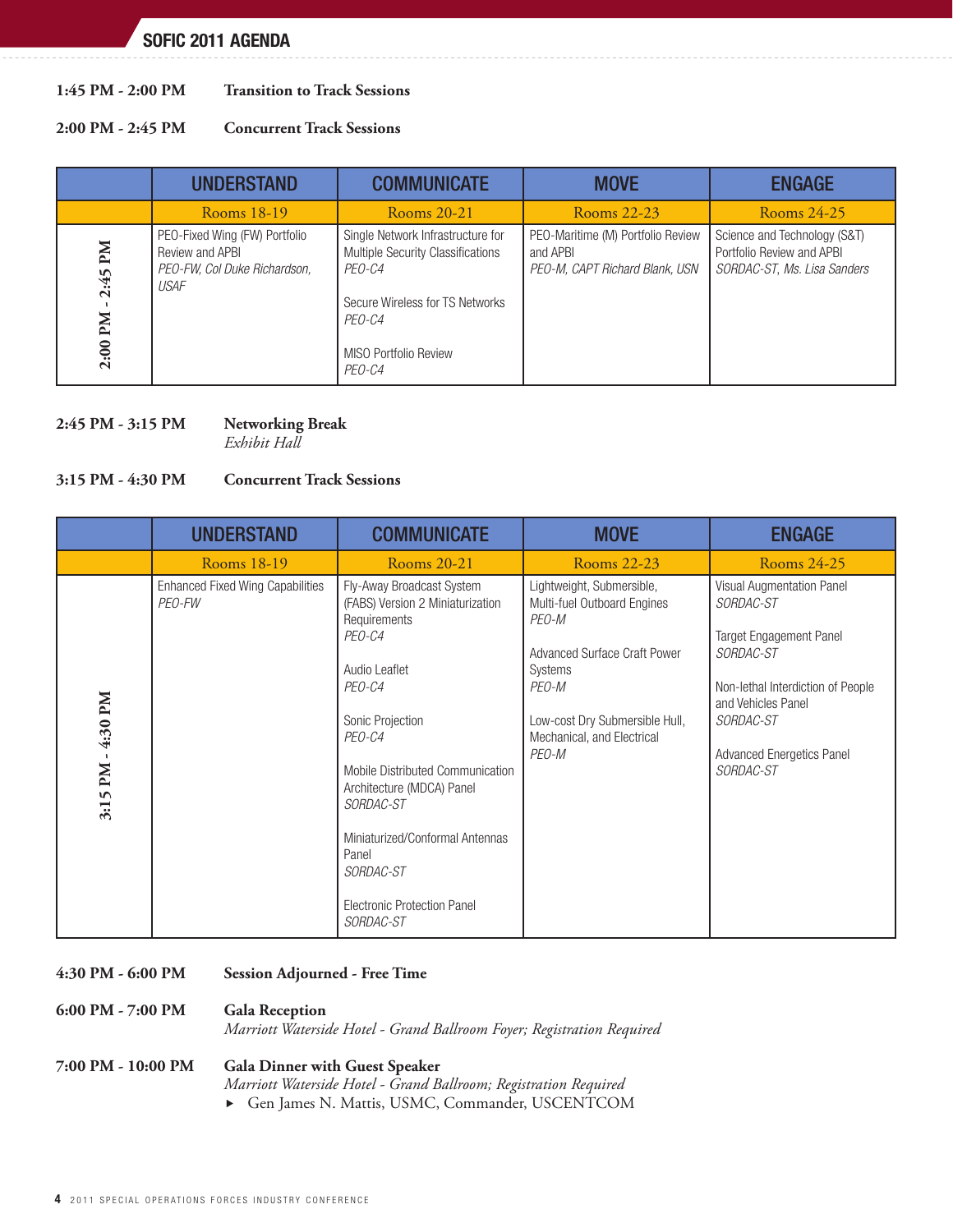# THURSDAY, MAY 19, 2011

- **7:00 AM 2:00 PM Registration Open**  *Mezzanine Level*
- **7:00 AM 8:00 AM Continental Breakfast**  *Ballroom D*

### **8:00 AM - 8:45 AM Move: Enhancing SOF's Maneuver Capabilities through Recapitalization, Structured Growth, and Modernization**

*Ballrooms A-C*

*Moderator: Brig Gen Eugene Haase, USAF, J8, USSOCOM* 

- BG Kevin Mangum, USA, Commander, ARSOAC
- CAPT Jason Ehret, USN, J8, NAVSPECWARCOM
- Brig Gen Norman Brozenick, USAF, A5/8/9, AFSOC
- Col John Fitzgerald, USMC, G8, MARSOC

This panel will discuss USSOCOM's continuing structured growth and recapitalization of its rotary- and fixed-wing aviation fleets, the wide range of SOF-peculiar and SOF-modified ground mobility vehicles, and the significant modernization and recapitalization of both surface and undersea mobility systems. Key discussion areas will be:

- Modernization of Surface and Undersea Mobility Systems
- Growth and Recap of Fixed- and Rotary-wing Assets, including Future Vertical Lift
- Tactical Ground Mobility Systems

**8:45 AM - 9:00 AM Transition to Track Sessions**

**9:00 AM - 1:00 PM Exhibit Hall Open** *Exhibit Hall*

#### **9:00 AM - 10:30 AM Concurrent Track Sessions**

|                                 | <b>UNDERSTAND</b>                           | <b>COMMUNICATE</b>                                                                                                                         | <b>MOVE</b>                                                                                         | <b>ENGAGE</b>                                                                                                |
|---------------------------------|---------------------------------------------|--------------------------------------------------------------------------------------------------------------------------------------------|-----------------------------------------------------------------------------------------------------|--------------------------------------------------------------------------------------------------------------|
|                                 | Rooms 18-19                                 | Rooms 20-21                                                                                                                                | Rooms 22-23                                                                                         | Rooms 24-25                                                                                                  |
|                                 | Guiding the Tip of the Spear<br>PEO-SRSE    | <b>High Speed Communication</b><br>PEO-M                                                                                                   | <b>Improved Energy Density Batteries</b><br>Panel<br><i>SORDAC-ST</i>                               | <b>Combat Swimmer Thermal</b><br><b>Protection System</b><br>PEO-M                                           |
| <b>NN</b><br>10:30<br><b>NN</b> | SIGINT/Cyber Future Environment<br>PEO-SRSE | Lightweight, Small Volume,<br>CO2 Removal Technology for<br><b>Underwater Breathing Apparatus</b><br>(UBA) and Undersea Platforms<br>PEO-M | Sustainable Power and Energy<br><i>SORDAC-ST</i><br>Mobility Technology Projects Panel<br>SORDAC-ST | Dynamic Ride Impact Mitigation<br>PEO-M<br>Advanced Materials for Armor and<br><b>Weight Reduction Panel</b> |
| 9:00                            |                                             |                                                                                                                                            |                                                                                                     | SORDAC-ST                                                                                                    |
|                                 |                                             |                                                                                                                                            |                                                                                                     | Multi-spectral Signature Reduction<br>Panel<br><i>SORDAC-ST</i>                                              |